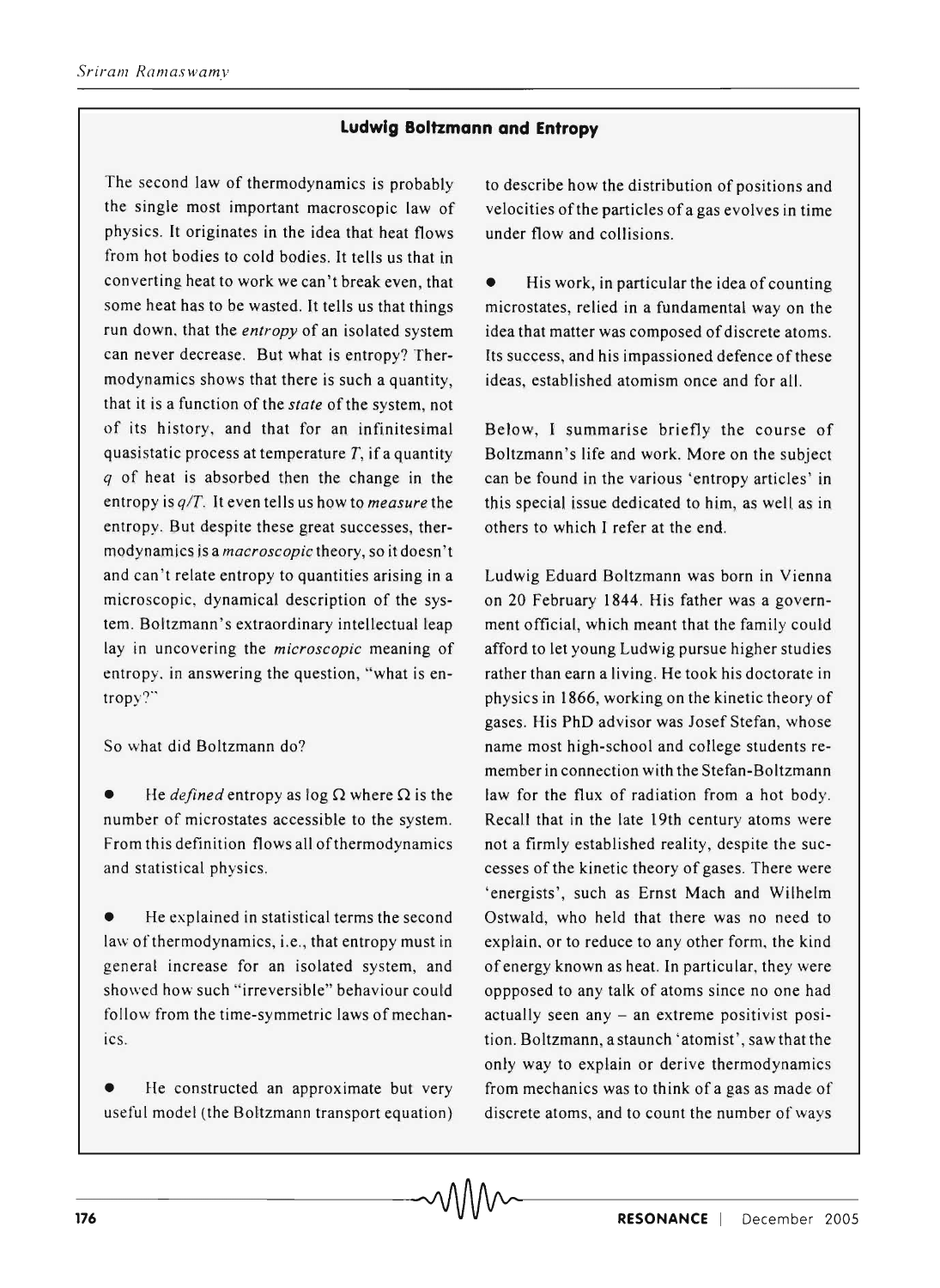their positions and velocities could be distributed. Atomism was thus vital to Boltz -mann. since without it his *statistical mechanics*  could not exist. The energists were content to live with thermodynamics as an independent set of laws. at least until such time as someone gave them direct evidence, whatever that might mean, for atoms.

Boltzmann took his disputes with the energists very much to heart; after one such argument, with Ostwald. he was so upset that he attempted suicide. In general, these disagreements led to his moving around a great deal during his academic career. Until 1869 he remained in Vienna as a lecturer. then moved to a chair in Theoretical Physics at the University of Graz. He returned to Vienna as Professor of Mathematics in 1873, went back to Graz as Professor of Experimental Physics in 1876. where he married Henriette von Aigentler. whom he had met during his earlier stay there. He stayed at Graz until 1890, when he moved to the University of Munich as Professor of Theoretical Physics. He *returned,* however, to Vienna as Professor of Theoretical Physics in 1894. only to move once again, this time to Leipzig. in 1900. He left Leipzig for Vienna again. in 1902. where his position had been held for him.

Let us now understand, very briefly, Boltzmann's notion of entropy. Consider a macroscopic system, say a box of gas, in a state characterised by a set of (macroscopic) variables *M,* such as volume, temperature, and number of particles. Clearly, one can change the *microscopic* state of the system (the set of positions and momenta of all the particles) in many different ways without changing the macrostate *M.* Indeed, such changes of microstate happen constantly in a gas: molecules move around at high

speed, scatter off each other, and bounce off the walls, with no perceptible change in the macroscopically measured properties. Let *W* be the number of microstates corresponding to the macrostate M. Then, said Boltzmann, the entropy

$$
S = k \log W, \tag{1}
$$

where the constant  $k$  is Boltzmann's constant relating energy and temperature, which the reader will have encountered while studying the kinetic theory of gases. The version (I), which appears on Boltzmann's tombstone, is actually Max Planck's rendition of Boltzmann's broader statement  $S \propto \log W$ . How do you determine *W*? The microstate, as defined above, of a gas of  $N$  particles in 3 dimensions is clearly a point in a space of dimension 6N (3 position coordinates and 3 momenta per particle), called the *phase space* of the system. This space is a continuum, so what we mean by the 'number of states' is simply the volume (generalised to 6N dimensions) of phase space occupied by the gas molecules.

The definition (I) is more natural, in retrospect, than you might first think. For the ideal gas (see Jayanta Bhattacharjee's article in this issue) one can carry out explicitly both the state-counting argument and the thermodynamic calculation and see that they agree. Thus it becomes clear that entropy is intimately associated with the number of microstates for a given macrostate. Secondly, instead of  $(1)$ , let us make the weaker assumption  $S = f(W)$ , without specifying the functional form of f. Now consider two systems, labelled 1 and 2, which do not interact with each other. If the systems have  $W_1$  and  $W_2$  states respectively then the total number of states of the combined system is  $W = W_1 W_2$ . Thus the total entropy  $S = f(W) =$  $f(W_1 W_2)$ . But since the systems are noninteracting,  $S = S_1 + S_2$  since thermodynamics tells you